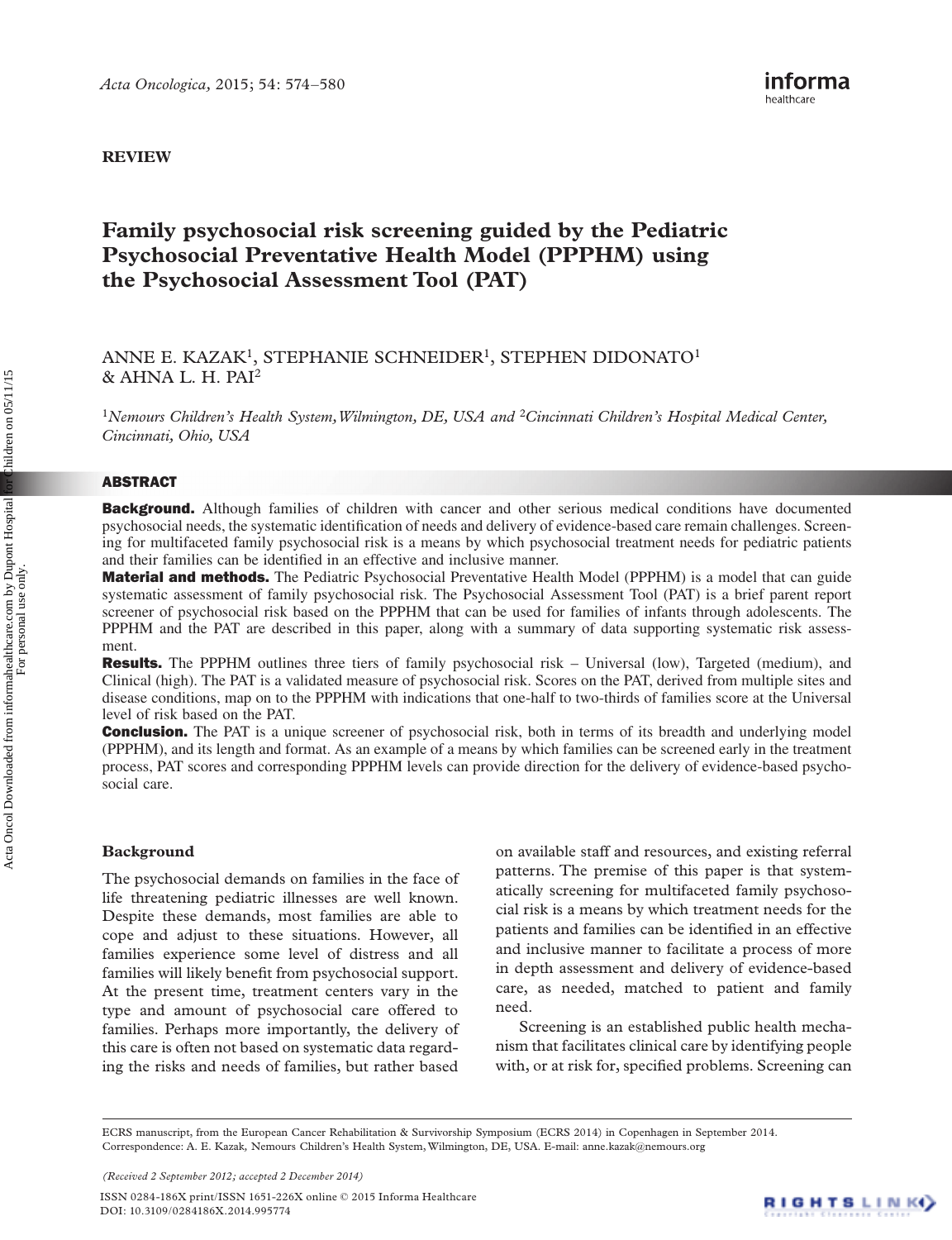also ease the translation of research into practice by identifying groups of patients and families best suited to particular intervention approaches. Therefore, screeners of psychosocial risk should include questions based on key research findings (e.g. factors related to adjustment over time and the need for intervention) and be administered efficiently in order to pair screening results with appropriate interventions. Screening for behavioral and psychosocial concern in health settings has become a topic of increasing attention [1]. However, screening specific to children and families in the health care environment is less frequently addressed. In contrast to adult screening, which is often focused on symptoms reported by individuals about themselves (e.g. depression screening), screening in child health and emerging work in primary care is usually parent report, focuses on child behavior problems or development, and usually includes information about the family.

A social ecological approach to screening offers a broad array of potential targets for intervention and includes strengths as well as vulnerabilities of families [2]. Family assessments/screening focuses on inter-related systems with questions about the child, family, and illness prominent. Other systems intimately linked to successful adaptation and child health outcomes - healthcare settings, schools, social  $relationships, and communities – are also critical$ components of a comprehensive assessment. More distal systemic issues, such as culture, laws, and social class, provide additional context for a thorough conceptualization of risk and resilience. A comprehensive screen should include quick evaluation of relevant topics of the child's social ecology and in the context of a broader systemic model in order to identify factors impacting the child's functioning and to identify and prioritize interventions and key partners for long-term rehabilitation.

Despite the documented importance and perceived advantages of screening, there are few validated approaches [3]. Approaches include: batteries of validated measures (e.g. well known measures of depression, anxiety, child behavior); very brief screeners, exemplified by the Distress Thermometer  $[4]$ ; and structured clinical interviews (e.g. HEEADSS  $3.0$ ; [5]). Each approach has clear benefits, including strong psychometric properties for the longer batteries, length for the very brief screeners, richness for clinical interviews. Each also has drawbacks, such as length and scoring demands for batteries, lack of specificity for very brief screeners, and need for trained staff for clinical interviews.

This paper focuses on a model to guide screening, the Pediatric Psychosocial Preventative Health Model (PPPHM), and a screening tool for psychosocial risk, based on the PPPHM, the Psychosocial

Assessment Tool (PAT). This paper provides a summary of current findings of the PAT and illustrates linkages to the PPPHM and implications for clinical care.

#### **Material and methods**

#### *The Pediatric Psychosocial Preventative Health Model*

The PPPHM (Figure 1) is based on a public health framework and used to conceptualize families with varying levels of psychosocial risk along with interventions matched to risk [6]. At the base of the pyramid are Universal families, who are understandably concerned or distressed about their child's health problem but who are generally resilient and able to cope and adapt to their child's illness and treatment. The middle tier consists of Targeted families, with pre-existing concerns or difficulties that may contribute to continuing or escalating vulnerability during treatment. At the tip of the pyramid are Clinical families, with one or more pre-existing, chronic, and complex problems and resulting greatest need for prompt and often intensive intervention.

#### *The Psychosocial Assessment Tool (PAT)*

The Psychosocial Assessment Tool (PAT) is a brief  $(5-10$  minutes) parent report screener of psychosocial risk in the context of the family in pediatrics. The PAT is based on the PPPHM and is composed of items that assess potential stressors (risks) associated with the child, family, and broader systems. The number of items varies depending on the age of child and of siblings (if any) and also the version used (e.g. adaptations for different diseases may result in additional items). The domains covered by the PAT are: demographic characteristics, diagnosis, family structure, family resources, social support, child knowledge of disease, school enrollment, school placement, child problems (internalizing, externalizing, social, cognitive), sibling problems, family problems, family beliefs, and stress responses. The PAT has been used with families across a broad age range, from infants to adolescents. The PAT is best administered via a web-based version or REDCap on a tablet computer but also can be administered in its original paper and pencil format. The PAT is currently used at 50 sites in 28 states in the US. The PAT has been translated into Spanish, Columbian Spanish, Dutch, Brazilian Portuguese, Hebrew, Greek, Polish, Italian, Japanese, Chinese, and Korean and is used internationally in these contexts. English adaptations for Canada, the United Kingdom, Australia, New Zealand, and Singapore are also available. The U.S. English and Spanish versions are "all-literacy" accessible with a fourth grade reading level.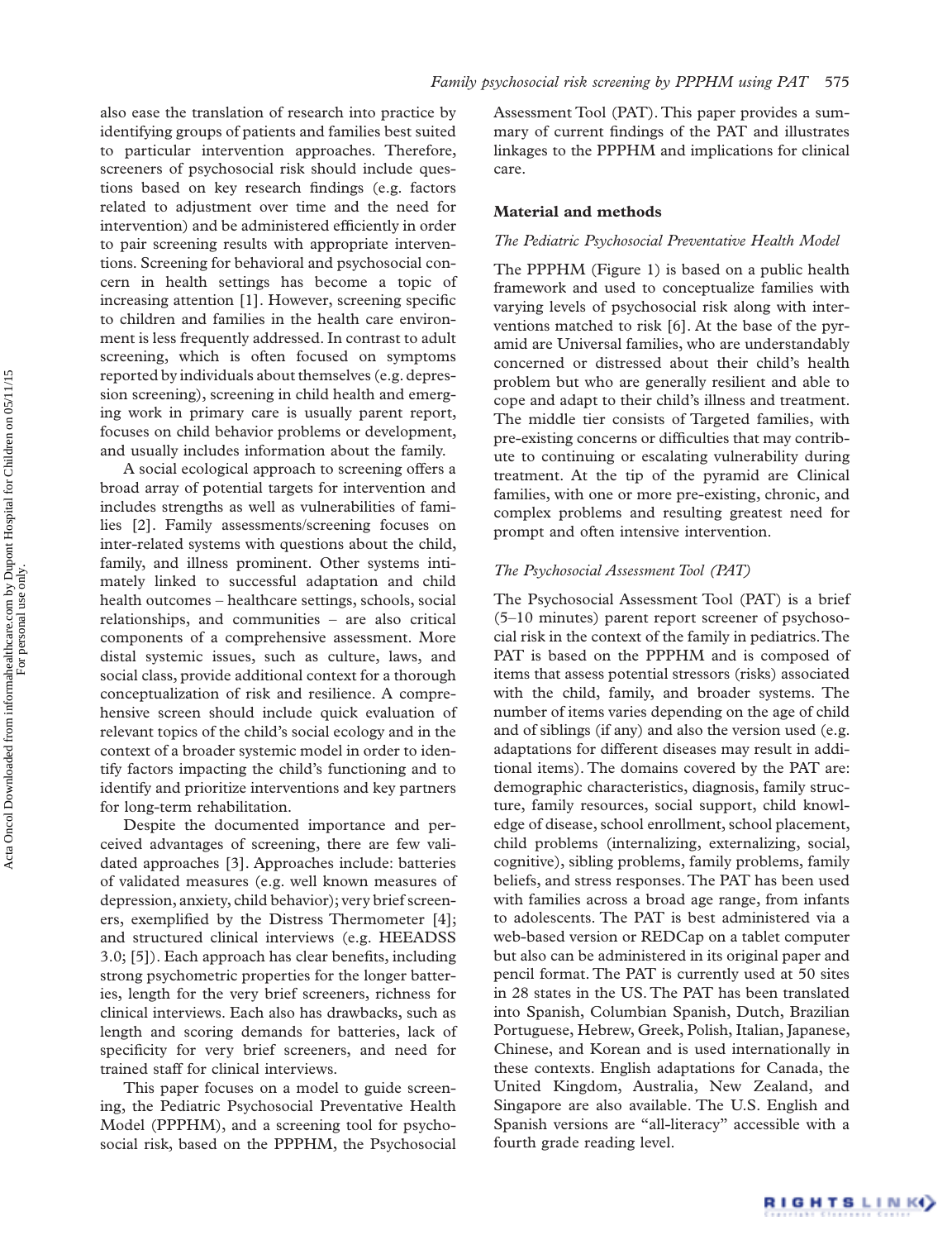

**Pediatric Psychosocial Preventive Health Model** 

Figure 1. Pediatric Psychosocial Preventative Health Model (PPPHM).

#### **Results**

#### *Summary of research on the PAT*

The initial version of the PAT showed that families could be classified at diagnosis as high or low risk [7]. This differential risk was consistent in a second sample and predicted use of social work services [8]. The PAT was revised with seven empirically derived theoretically and clinically meaningful subscales with strong psychometric properties ([9]; Table I) and is the version used in the studies described in this paper. The revised version was called PAT2.0. It is referred to simply as PAT in this paper. In addition to a series of studies from The Children's Hospital of Philadelphia (CHOP) where PAT was developed, independent research on the PAT comes from five other major children's oncology centers in Australia [10], Canada [11], The Netherlands [12] and the US (Mississippi [13], Georgia [14]). PPPHM risk classification is generally stable across the first four months of cancer treatment [15]. About two-thirds of families stay at the same level of risk and there is more stability for families at the Universal than those at the Targeted and Clinical levels. Persistent psychosocial risk, as measured by PAT, was associated with financial difficulties  $[13]$ .

In order to study the feasibility of screening with PAT and the impact on psychosocial care provided, months where screening with PAT was standard clinical care were compared with months without screening [16]. During months when the PAT was

used, a mean of 7.2 risks per family was recorded in the medical record compared to 2.7 during assessment as usual months [17], indicating that screening resulted in more documented risks. Facilitated by the effective identification of risks, families screened with PAT also received more psychosocial services and the services were matched to risk. The details of services in this study (for both groups) were derived only from general medical record data so the impact of screening as an intervention was not evaluated. However, Barrera and associates conducted a randomized clinical trial to examine the impact of providing a summary of risks derived from the PAT to the medical team and found reductions in PPPHM risk levels and in parental anxiety, child behavior, and quality of life associated with this intervention [18].

Although the PAT was initially developed with families of children newly diagnosed with cancer it is also used broadly across the course of cancer treatment, including survivorship [14]. The PAT has also been adapted for use in other pediatric conditions and settings (e.g. NICU [19], bone marrow transplantation, chronic pain [20], obesity, congenital heart disease and CICU, diabetes [21]), with published reports in sickle cell disease [22], kidney transplantation [23], and irritable bowel disease [24].

Across published studies and settings, family uptake of the PAT has been very positive. Table II includes data on participation rates from studies of the PAT, all greater than 60% and most above 70%. In an early study we asked families if they would be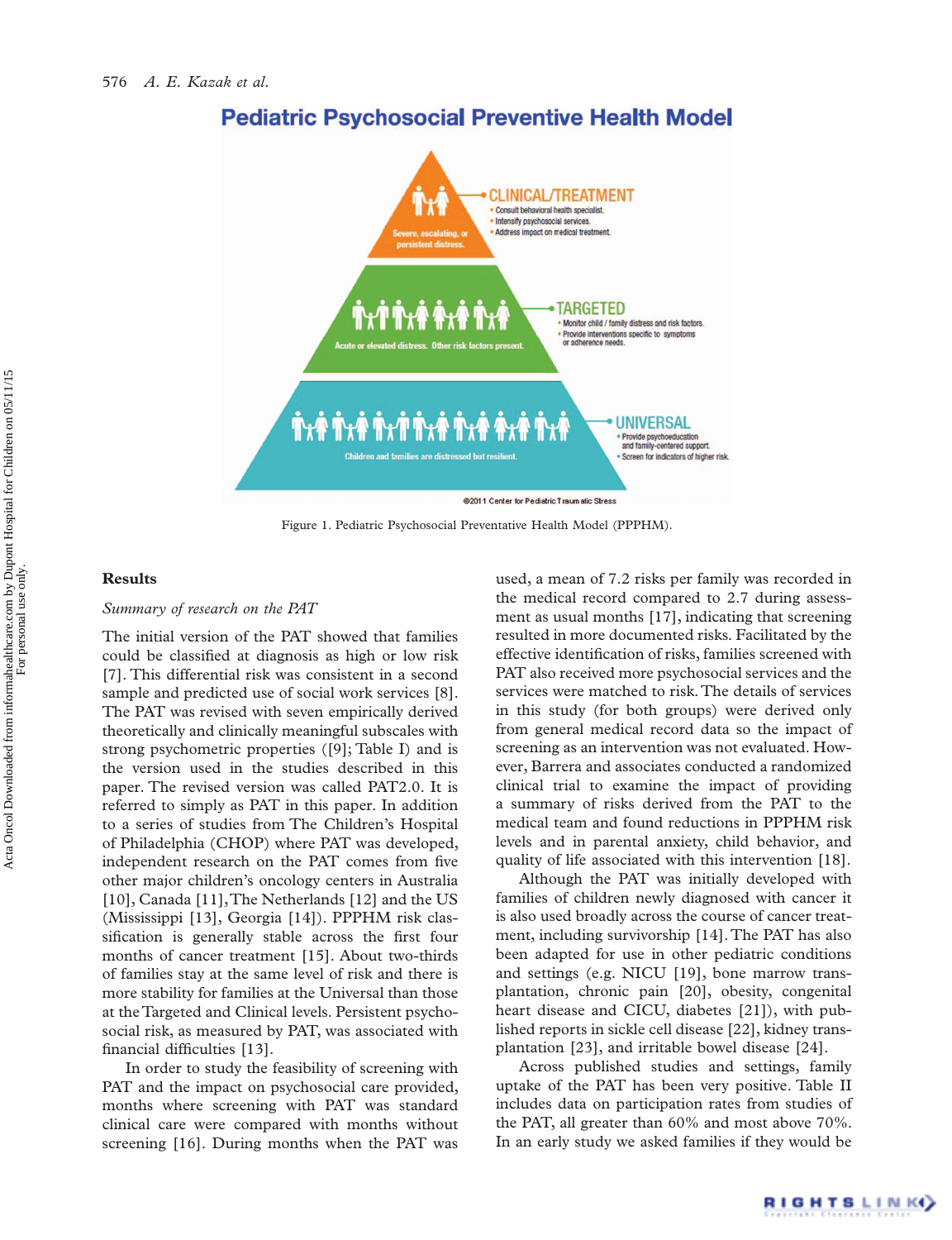| Scale $2$           | Sample items <sup>3</sup>                   | Number items   | Cronbach's Alpha |
|---------------------|---------------------------------------------|----------------|------------------|
| Structure/resources | How will you  get to the hospital or clinic | 8              | 0.62             |
|                     | What type of health insurance               |                |                  |
| Family problems     | Has anyone been sad or depressed            | 8              | 0.72             |
|                     | Have there been relationship problems       |                |                  |
| Social support      | Who helps with childcare                    | 4              | 0.69             |
|                     | Who provides emotional support              |                |                  |
| Stress reactions    | Have you had unwanted memories              | 3              | 0.64             |
|                     | Have you felt more jumpy, easily angered    |                |                  |
| Family beliefs      | The doctors and nurses                      | $\overline{4}$ | 0.59             |
|                     | Our family will be closer                   |                |                  |
| Child problems      | Have trouble with sleeping                  | 15             | 0.81             |
|                     | Seem overly active                          |                |                  |
|                     | Have problems makingfriends                 |                |                  |
| Sibling problems    | Same items as Child problems                | 15             | 0.73             |
| Total score         |                                             |                | 0.81             |

Table I. PAT items, scales, scoring and summary of psychometric data<sup>1</sup>.

<sup>1</sup>Internal consistency for the PAT total score (Cronbach's Alpha =  $0.81$ ) and subscales  $(0.62-0.81)$  is strong and two-week test retest reliability for mothers  $(r = 0.78)$  and fathers  $(r = 0.87)$  is also strong. Content and criterion validation with established measures supports the total and subscale structure and scores. Detail on psychometric data on the PAT is found in Pai et al. (2008); <sup>2</sup>Each scale is scored by summing the number of positively scored items and dividing the sum by the number of items in that scale, generating a score ranging from 0.00 to 1.00 The total score is calculated as the sum of the subscales, with a range from 0.00 to 7.00. The total score maps on to the PPPHM as follows: Universal < 1.00, Targeted  $\geq$  1.00 and  $\leq$  2.00, Clinical > 2.00; <sup>3</sup> Responses to items have variable formats (multiple choice, Yes/No, free response).

comfortable with their completed PAT becoming part of their medical record and 85% indicated that they would be comfortable with it [7].

Across sites and patient groups, the distribution of patients and their families across risk levels for the PPPHM, based on PAT scores, are reassuring in terms of the overall competence of families and are also strikingly consistent across settings and patient populations (Table II). In general, one-half to two-thirds of samples score in the Universal tier on the PAT, one-quarter to one-third in the Targeted tier, and up to 15% fall in the Clinical tier.

#### **Discussion**

The data summarized in this paper address the importance of a systematic approach to screening for risks across the child's social ecology in order to

| Sample/Setting                  | N    | Universal<br>$\frac{0}{0}$ | Targeted<br>$\%$ | Clinical<br>$\frac{0}{0}$ | Part.<br>Rate | Citation          |
|---------------------------------|------|----------------------------|------------------|---------------------------|---------------|-------------------|
|                                 |      |                            |                  |                           |               |                   |
| Congenital Heart Disease/RCH    | 39   | 62                         | 36               | 3                         | 60%           | [33]              |
| Diabetes/PMH                    | 57   | 69                         | 23               | 9                         | 98%           | [20]              |
| <b>IBD/CCHMC</b>                | 42   | 76                         | 19               | 5                         | 69%           | $[23]$            |
| Oncology/CHOA                   | 79   | 51                         | 34               | 15                        | 70%           | $[13]$            |
| Oncology/CHOP                   | 147  | 59                         | 34               | 7                         | 97%           | $\lceil 7 \rceil$ |
| Oncology/CHOP                   | 141  | 55                         | 32               | 13                        | 89%           | [8]               |
| Oncology/CHOP                   | 96   | 72                         | 24               | $\overline{4}$            | 98%           | $[15]$            |
| Oncology/CHOP                   | 75   | 64                         | 29               | 7                         | 91%           | [34]              |
| Oncology/UMMC                   | 163  | 50                         | 32               | 18                        | 80%           | $[12]$            |
| Oncology/RCH                    | 143  | 62                         | 27               | 12                        | 70%           | [9]               |
| Oncology/HSC                    | 67   | 60                         | 35               | 5                         | 70%           | [10]              |
| Oncology/NL                     | 133  | 68                         | 28               | $\overline{4}$            | 71%           | $[11]$            |
| Organ Transplant/CCHMC          | 45   | 40                         | 49               | 11                        | 87%           | $[22]$            |
| <b>SCD/UMMC</b>                 | 219  | 50                         | 36               | 14                        | 80%           | [21]              |
| All clinical users <sup>1</sup> | 3918 | 55                         | 34               | 11                        |               |                   |

Table II. Levels of risk in PPPHM.

Rows that do not sum to exactly 100% reflect rounding. CCMHC, Cincinnati Children's Hospital Medical Center; CHOA, Childrens Healthcare of Atlanta; CHOP, Children's Hospital of Philadelphia, PA, USA; HSC, Hospital for Sick Children, Toronto, Ontario, Canada; IRB, Inflammatory Bowel Disease; NICU, Neonatal Intensive Care Unit; NL, The Netherlands; PMH, Princess Margaret Hospital, Perth, Australia; RCH, Royal Children's Hospital, Melbourne, Victoria, Australia; SCD, Sickle Cell Disease; UMMC, University of Mississippi Medical Center. 1Sites that use the PAT clinically report quarterly data to the Center for Pediatric Traumatic Stress (www.healthcaretoolbox.org).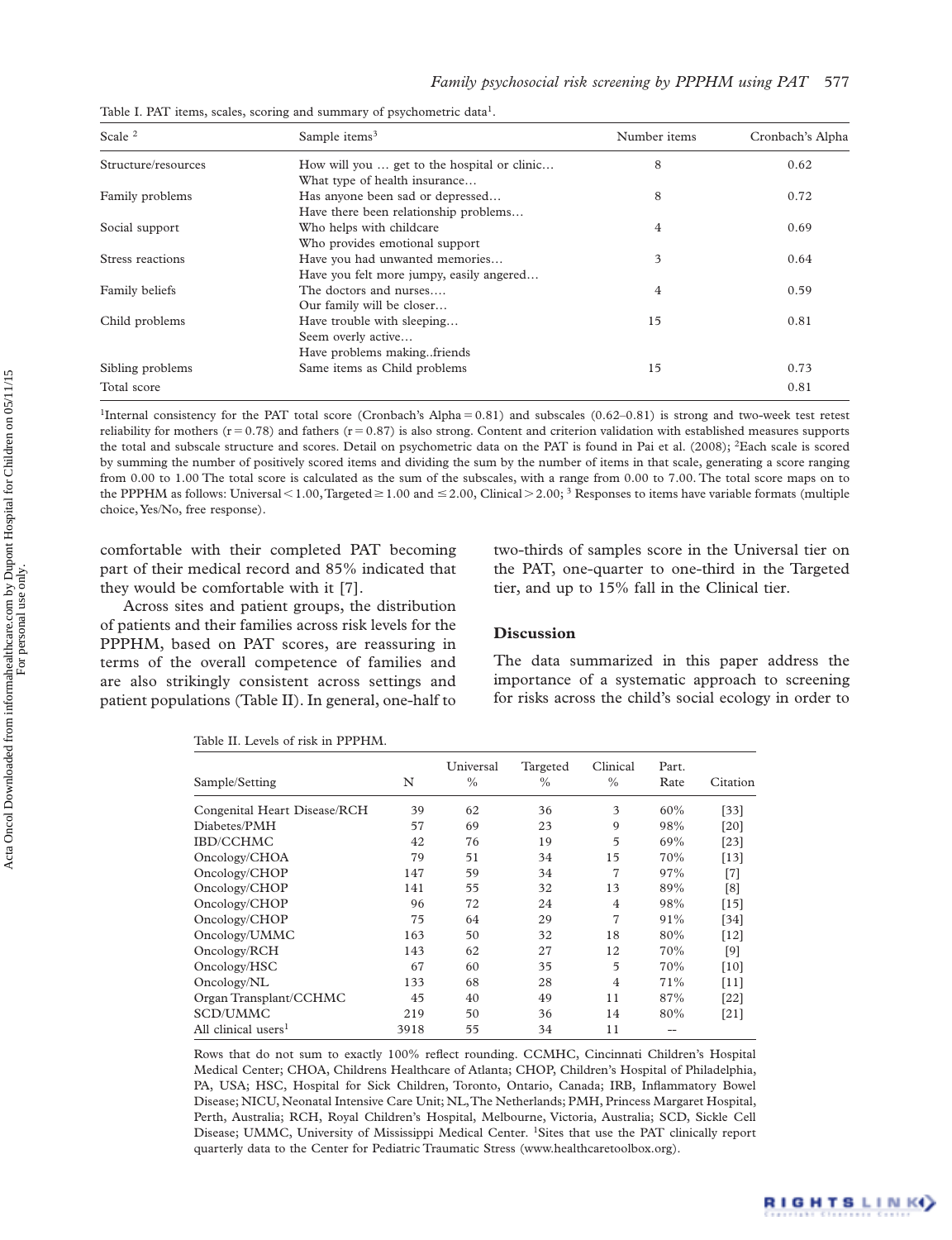initiate an evidence-based process of more detailed assessment and treatment. The PPPHM provides an underlying model that reflects the fact that the majority of families cope quite well with the demands of cancer and its treatment. At the same time, early identification of those families with more significant or persistent risks can be identified early in order to provide evidence-based treatments matched to their specific needs. The PAT is a validated screener of psychosocial risk with uptake across treatment centers internationally and application to a broader range of patient groups. It is a unique approach that is intended to compliment and in some cases augment other screening and assessment methods (e.g. batteries of validated measures, very brief screeners, clinical interviews) and can be integrated in broader research protocols [25].

Using the PPPHM as a guide, assessment and treatment options vary by level. For families that fall in the Universal tier, little to no additional psychosocial assessment is needed. Many of the services currently provided in pediatric settings (e.g. social workers, child life specialists, chaplains, creative arts programs, family centered care programs, financial counselors, etc.) provide a broad undergirding of care that will address many of the treatment needs of Universal families.

Additional specific assessment that is matched to identified risks is indicated when a family scores in the Targeted tier to determine a highly specific treatment plan. There are many evidence-based interventions developed that are appropriate for families at the Targeted level. These include cognitive behavioral therapy for pain and behavioral or multicomponent interventions for adherence to medical regimens (see http://www.apadivisions.org/division-54/evidencebased/).

At the Clinical level, comprehensive assessment by behavioral medicine teams are usually necessary to assess and determine the most appropriate interventions for the patient and family. In addition to Universal services that all families would receive, families in the Clinical tier are likely to benefit from multidisciplinary interventions that address the focal and immediate needs of the family as well as larger more systemic interventions. Notably, the PPPHM provides a "snapshot" of the family's risks and resilience. Therefore, continued monitoring of risk for all families is critical to capture changes in risk over time is warranted.

There are important considerations in the refinement of screening instruments and processes for the future. As with any assessment process, the use and interpretation of data from the PAT must be used thoughtfully and in a clinically astute manner. Our experience has been that families appreciate the fact that we are asking about their psychosocial wellbeing and participation rates in PAT research studies have been high. The PPPHM elicits normative characteristics of families and the data supporting it indicate the inherent competencies of families. It is also possible that some families, particularly those with more difficulties or who are less engaged with the healthcare system, may not complete the PAT or do so honestly. In order to engage families and build collaborative partnerships among patients, families and healthcare teams, it is important to consider how information on scoring can be shared with patients and families and how it can be used to plan interventions collaboratively, consistent with family centered care models [26,27]. It is also important that all staff working with a family treat PAT data with appropriate sensitivity and confidentiality and work creatively to engage families in care and avoiding labeling or stigmatizing families with more difficulties [28]. With regard to the impact of screening on the healthcare team, screening can generate a "task list" for clinicians to address. Although this may generate more responsibilities for clinicians, the feedback that we have received from clinicians is that any additional workload is offset by the value of intervening early and with specific goals.

The role that the child him/herself should or could play in screening is another area worthy of additional consideration. PAT screening is focused on the family, with the underlying assumption that families are an essential and the primary environment in child health. However, including the child's perspective is particularly important for child behavior, school issues, and adjustment to illness and treatment. With respect to the PAT, children (even adolescents) would not be expected to be knowledgeable about many of the items on the PAT because it asks about family problems that youth may not be aware of (e.g. financial problems, parental mental health issues), or may have a different interpretation about based on their perspective and age. Although the PAT has been validated in samples of families of children ranging from birth to young adulthood, assuring that the PAT is responsive to the needs of families at different stages of development is an important future consideration in screening.

While it is reasonable to think that delivering evidence-based treatments in a timely and focused manner will improve overall patient and family outcomes, this remains an area for future initiatives. For example, does screening improve access to appropriate evidence-based care and patient/family satisfaction with the care received? Can we impact quality of life or other outcomes that are important to patients and families? Screening is not intended to replace in-depth assessment or treatment but is the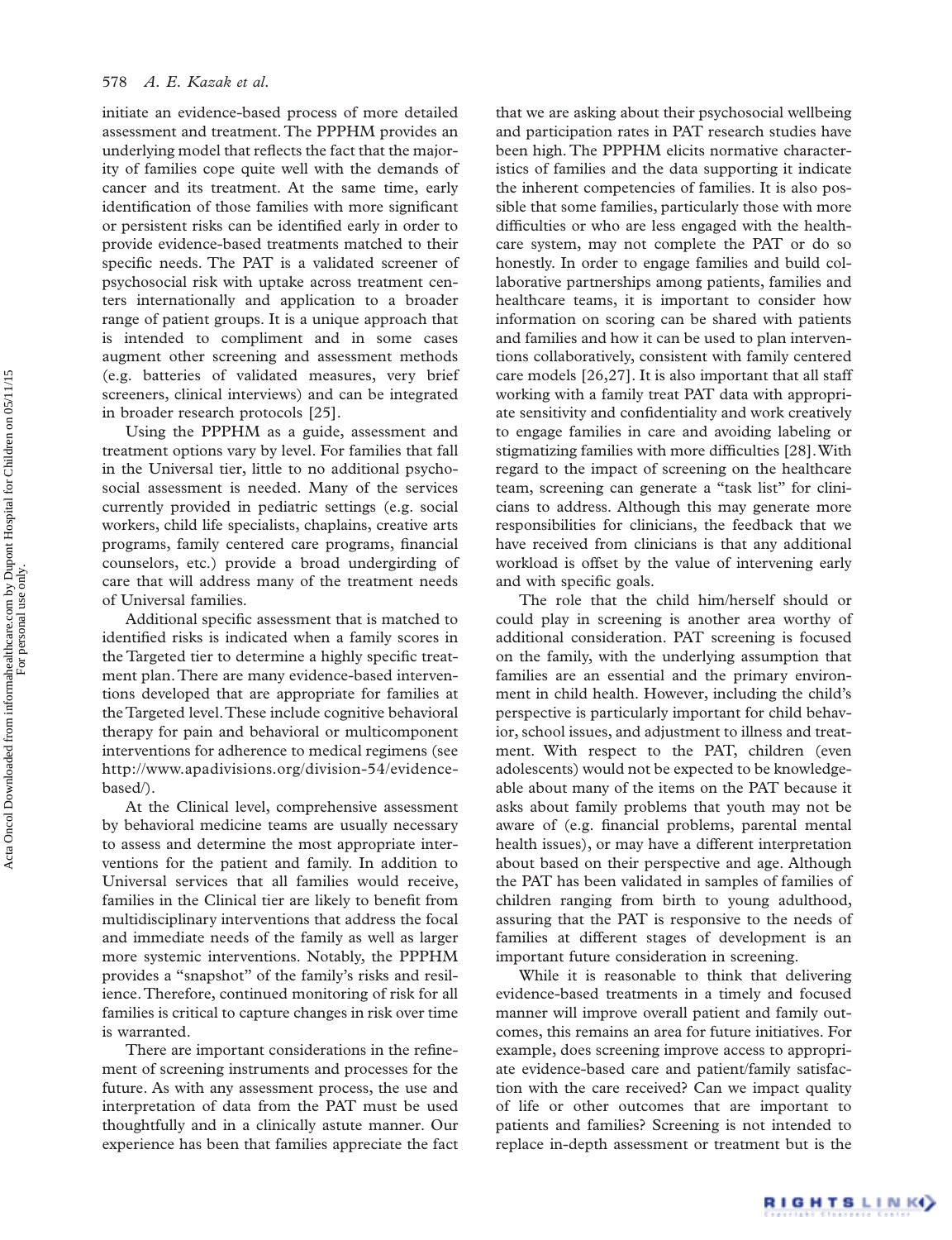first step in a process of care delivery. How often screening should be repeated, which psychosocial risk factors are most associated with ongoing problems, and how screening data could be used to document clinically relevant changes are all important remaining questions.

The PPPHM also raises interesting questions for the design of psychosocial care at a healthcare setting/system level. There is great variability in psychosocial care across medical settings [29], but concerns about equity in access to care, delivery of optimal interventions, and cost are common across all. In a review of pediatric psycho-oncology care, Wiener and colleagues concluded that existing guidelines and reports were not sufficiently current, comprehensive or evidence-based [30]. The development of psychosocial standards of care is being undertaken by a multidisciplinary workgroup [31]. Based on the PPPHM, care to families at the tip of the pyramid (Clinical) is the most expensive (e.g. psychiatric consultations, additional demands on nursing staff, physician time, patient care meetings focused on behavioral concerns, one-on-one monitoring of patients, involvement of hospital security or administration, more days in the hospital, and more clinic visits). Care at the Targeted tier is likely less intensive, less expensive and has the potential to be valuable over time, by reducing or preventing difficulties that impact health care (e.g. interventions related to pain, adherence to treatment, child behavior). Services at the Universal tier are least expensive (e.g. social work, child life, family resources centers and programs, chaplaincy, etc.) but delivered as part of family-centered care, adds value by impacting family satisfaction with care received.

Risk factors, such as socioeconomic status, child difficulties, parental distress, cultural values and beliefs, may contribute to disparities by limiting engagement in care or adherence to treatment [32]. Many of the areas assessed by the PAT map directly or indirectly, on to areas associated with health disparities, such as income, health insurance, knowledge, sociocultural factors, health behaviors, adherence to treatment, and health access. More effective identification of family risks can foster earlier interventions to address factors that may contribute to health disparities. Similarly, more examination of cultural issues as the PAT is used in broader settings and other countries is also necessary. Beyond some of the more evident differences in healthcare financing, cultural and societal issues may need to be considered in more detail.

Tablet technology is employed by healthcare systems to facilitate medical and psychosocial screening. Although EHR systems were not designed to support psychosocial care, psychosocial risk screening can be

introduced when healthcare team members endorse the concept and if screening modalities are easy to use, integrated with clinical care and associated with improvements in care delivery. Providing screeners in user-friendly formats reduces some of the demand on the personnel responsible for conducting the screening. And, the transmission of data into the EHR has the potential to further simplify screening and facilitate integration of the results into patient care and records.

In summary, this is a new and growing area of research. With increasing emphasis on the delivery of healthcare and with the integration of psychosocial and medical care, it will be important to conduct research on larger samples and to link screening results with key clinical outcomes. Screening is the first step in assuring that the psychosocial risks and resiliencies of all families entering pediatric healthcare systems are detected early in the course of care. When linked to a conceptual model for delivering care, such as the PPPHM, clinical pathways can be developed and tested. Ideally screening is a clinical activity supported by all members of the healthcare team, including the patient/family and can be completed in a manner that is consistent with familycentered care and appreciative of the variability in resources available across settings.

#### **Acknowledgments**

This paper is derived from a 2014 presentation by the first author at the European Cancer Rehabilitation and Survivorship Symposium (ECRS) in Copenhagen, Denmark. The work discussed in this paper has been supported by the National Cancer Institute (R21CA98039), St. Baldrick's Foundation, the American Cancer Society (RSG-13-015), the Substance Abuse and Mental Health Services Administration (U79SM058139, U79SM54325), and the Nemours Center for Healthcare Delivery Science. The PPPHM and the PAT are copyrighted. For information about its use contact Psychosocialassessmenttool@nemours.org.

*Declaration of interest:* The authors report no conflicts of interest. The authors alone are responsible for the content and writing of the paper.

#### **References**

- [1] Institute of Medicine. Cancer care for the whole patient: Meeting psychosocial health needs . Washington, DC: The National Academies Press; 2007 .
- [2] Kazak AE, Rourke MT, Navsaria N. Families and other systems in pediatric psychology. In: Roberts MC, Steele RG, editors, Handbook of pediatric psychology, 4th ed. New York: Guilford Press; 2009.